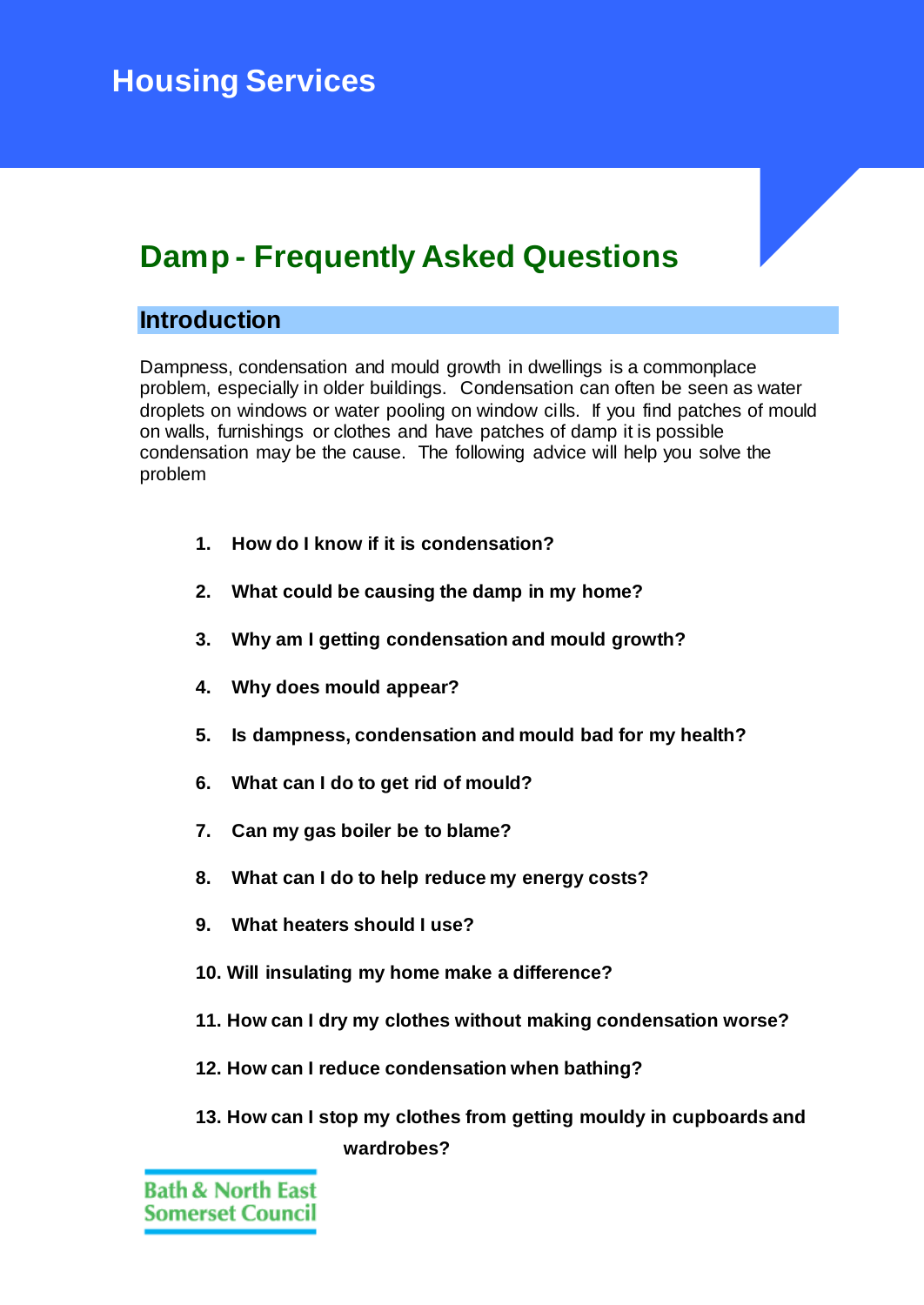- **14. Will blocking my chimney make a difference?**
- **15. [Should I keep my kitchen and bathroom doors open or closed?](http://wwwi/Housing/privatehousing/housingconditions/Pages/Damp-FAQs.aspx#shouldikeep)**
- **16. What is the best way to ventilate my home?**
- **17. Can how I cook make a difference?**
- **18. What are the key points to remember to control condensation?**
- **19. What if I need further help?**

## **1. How do I know if it is condensation?**

It is not always easy to tell but here are some key differences between condensation and other forms of damp.

Condensation is usually found on north facing walls and in corners, in cupboards and under work surfaces – in fact wherever there is little air movement.

Other kinds of dampness, such as rain or plumbing leaks, usually leave a 'tidemark'.

Condensation can often be characterised by mould growth – mould generally grows on cleaner water so is unlikely to grow on moisture from penetrating or rising damp.

# **2. What could be causing the damp in my home?**

If you are not sure what is causing the damp in your home, start by checking pipes and overflows and under sinks to see if there are any obvious leaks. Have a look outside, too – you may be able to see if there are slates missing from the roof or cracked gutters or rainwater pipes.

If you live in a new or recently modernised house or flat, don't forget that it may not have dried out from the water remaining after the building work. It usually takes 9 to 18 months for this to happen and you may need to use more heat during that time.

## **3. Why am I getting condensation and mould growth?**

Every home gets condensation at some time – usually when lots of moisture and steam are being produced, for instance at bath-times, when a main meal is being cooked or when clothes are being washed. It is quite normal to find your bedroom windows misted up in the morning after a cold night.

Air can only hold a certain amount of water vapour – the warmer it is the more it can hold. If air is cooled by contact with a cold surface such as a mirror, a window or even a wall, the water vapour will turn into droplets of water-condensation. So the warmer you keep your home the less likely you are to get condensation.

# **4. Why does mould appear?**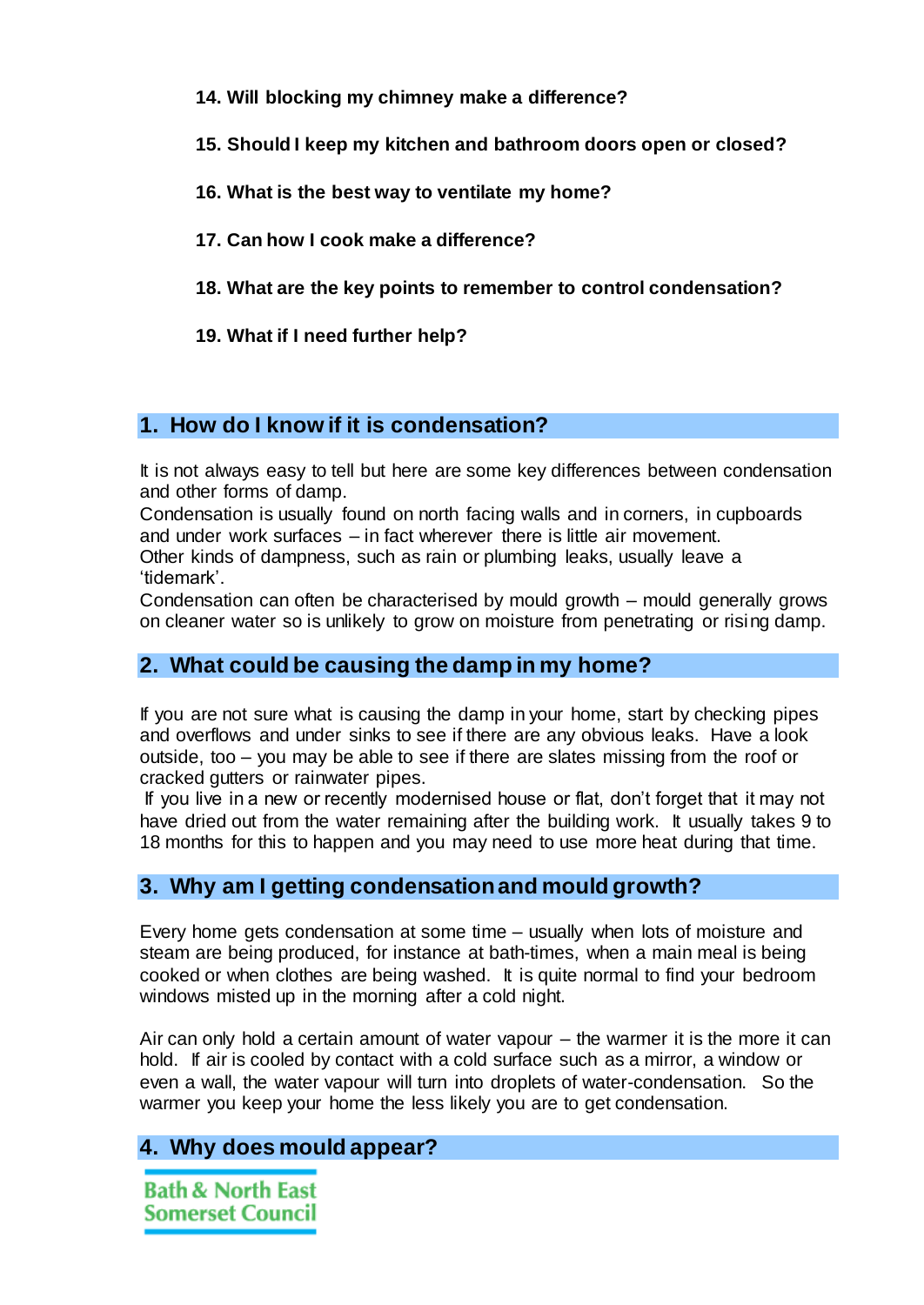For mould growth to occur there needs to be a sufficient amount of water available, this is why mould growth often occurs with condensation or dampness. This type of mould looks like "black spots" and is typically found along skirting boards or ceiling edges.

### **5. Is dampness, condensation and mould bad for my health?**

If your home is damp or has lots of condensation, the chances are the house will be a cold house. Living in a cold house will lead to negative health effects. Therefore it is important to keep your house warm.

Mould and fungi can be allergenic. However house dust mites are the most common triggers of asthma rather than mould growth. House dust mites thrive where the amount of ventilation is reduced, warmer indoor temperatures and high humidity. These conditions can also lead to condensation.

## **6. What can I do to get rid of mould?**

To kill and remove mould, wipe down or spray walls and window frames with a fungicidal wash that carries a Health and Safety Executive (HSE) 'approval number', and ensure that you follow the instructions for its safe use. These fungicidal washes are often available at local supermarkets. Dry-clean mildewed clothes, and shampoo carpets. Do not try to remove mould by using a brush or vacuum cleaner.

After treatment, redecorate using good-quality fungicidal paint and a fungicidal resistant wall paper paste to help prevent mould recurring. The effect of fungicidal or anti-condensation paint is destroyed if covered with ordinary paint or wallpaper.

The only permanent cure is to reduce the amount of condensation in your home. Remember, the way you use your home affects the amount of condensation you get. This does not mean that you should alter your habits drastically – just bear in mind the following tips:

## **7. Can my gas boiler be to blame?**

It is important that your heating system is checked regularly so that it works efficiently. A gas boiler which is not in good working order can produce more moisture. Ensure you have a current satisfactory gas safety certificate by a Gas Safe Registered Engineer.

## **8. What can I do to help reduce my energy costs?**

You will get less condensation if you keep your home warm most of the time. This is not easy with fuel prices so high, but try to remember the following:

Heating one room to a high level and leaving other rooms cold makes condensation worse in the unheated rooms. Try to leave some background heat on through the day in cold weather. Most dwellings take quite a long time to warm up, and it may cost you more if you try to heat it up quickly in the evening. If you don't have heating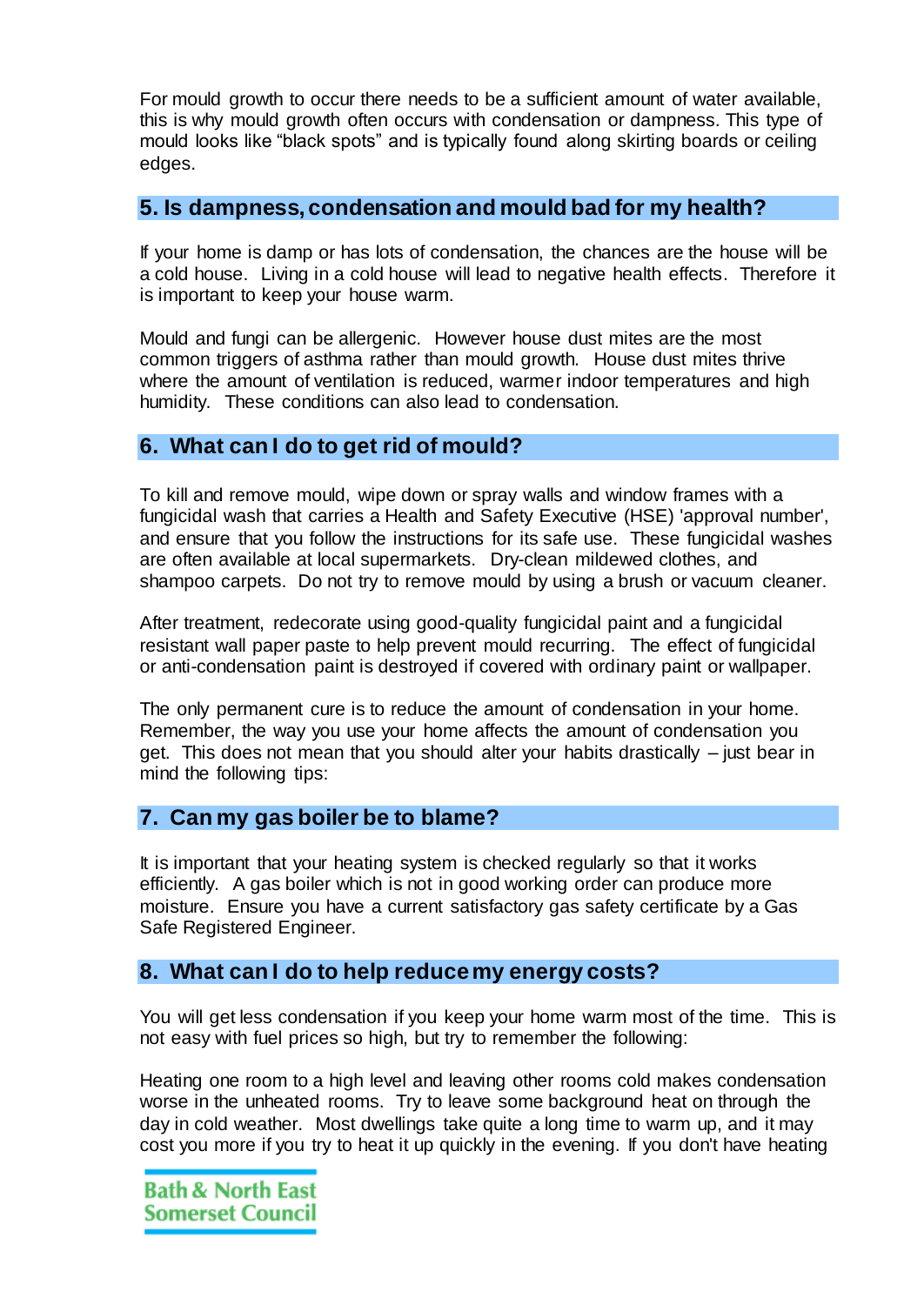in every room, you could keep the doors of unheated rooms open to allow some heat into them.

If you can't afford to spend more on fuel because of high quarterly bills, ask your fuel supplier or your local gas or electricity board about their budget schemes, for example fuel saving stamps, which help to spread the cost of fuel. The Bristol Debt Advice Centre can give you advice on financial worries relating to fuel bills and may be able to clear your fuel debts. Call 0117 954 3544 or email [energy@bdac.org.uk](mailto:energy@bdac.org.uk) for more information.

Also Energy@ Home can provide advice on reducing fuel bills. They can be contacted on **0800 038 5680** or visit [www.energyathome.org.uk](http://www.energyathome.org.uk/)

## **9. What heaters should I use?**

To add extra heat to rooms without any form of heating, it is better to use electric heaters, for example oil-filled radiators or panel heaters, on a low setting. Try not to use portable bottled gas heaters in homes suffering with condensation as they give out a lot of moisture whilst in use. Contrary to popular belief, it is actually cheaper to heat a room with on-peak electricity than by bottled gas heaters.

If you use bottle gas and paraffin heaters you will need to allow extra ventilation. Flueless heaters of this sort produce more than a pint of water for every pint of fuel they burn. So, using a bottled gas heater for 8 hours would produce around 4 pints of moisture.

Don't use your gas cooker to heat your kitchen as it produces moisture when burning gas. (You might notice your windows misting over).

#### **10. Will insulating my home make a difference?**

Condensation forms more easily on cold surfaces in the home, insulation and draught proofing can help keep your home warmer. Loft and wall insulation are the most effective forms of insulation. If you use draught proofing remember that you should not block permanent ventilators or airbricks and do not draught proof kitchen or bathroom windows. You may be eligible for financial assistance for insulation and heating. Call Energy@ Home on **0800 038 5680** for further information or visit [www.energyathome.org.uk](http://www.energyathome.org.uk/)

## **11. How can I dry my clothes without making condensation worse?**

Drying clothes indoors, particularly on radiators, can increase condensation unless you open a window to allow air to circulate. Up to 9 pints of excess water can be produced by drying your clothes inside. Hang your washing outside to dry if at all possible, or hang it in the bathroom with the door closed and a window slightly open or extractor fan on. Don't be tempted to put it on radiators or in front of a radiant heater.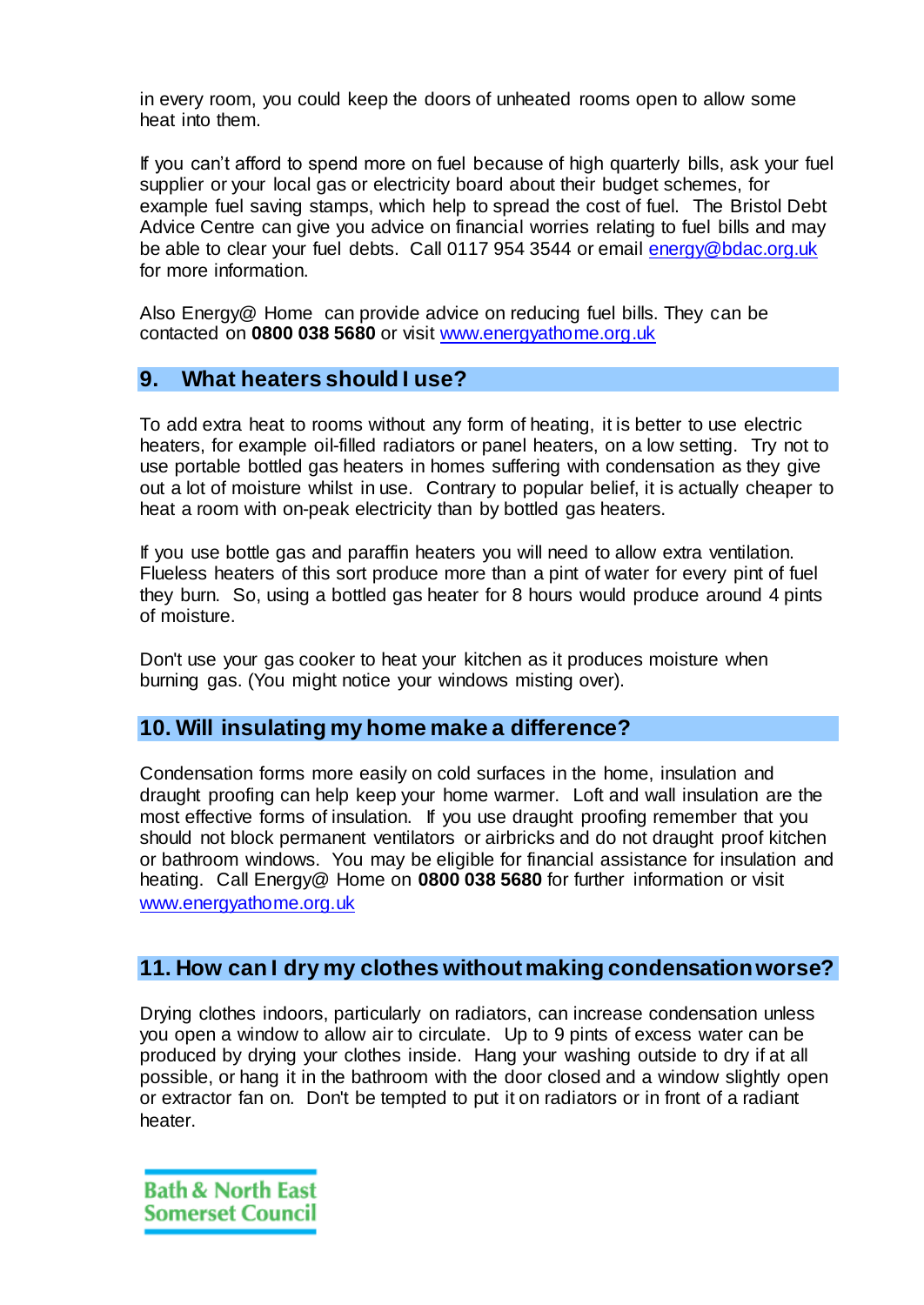If you have a tumble dryer which is not vented to the outside you will need to allow more ventilation when you use it.

## **12. How can I reduce condensation when bathing?**

When filling your bath, run the cold water first then add the hot - it will reduce the steam by 90% which leads to condensation.

#### **13. How can I stop my clothes from getting mouldy in cupboards and wardrobes?**

Don't overfill cupboards and wardrobes. Always make sure that some air can circulate freely by fitting ventilators in doors and leaving a space at the back of the shelves.

#### **14. Will blocking my chimney make a difference?**

Never block these up completely. If you are blocking up a fireplace, fit an air vent to allow ventilation.

### **15. Should I keep my kitchen and bathroom doors open or closed?**

Keep kitchen and bathroom doors shut, particularly when cooking, washing or bathing – otherwise water vapour will spread right through the house and condensation will probably reach other rooms.

#### **16. What is the best way to ventilate my home?**

The more moisture produced in your home, the greater are the chances of condensation, unless there is adequate ventilation. Nobody likes draughts, but some ventilation is essential.

Help to reduce condensation that has built up overnight by opening to the first notch a small window downstairs and a small window upstairs. (They should be on opposite sides of the house, or diagonally opposite if you live in a flat). At the same time, open the interior room doors, this will allow drier air to circulate throughout your home. This should be carried out for 30 minutes

each day.

Ventilate your bedroom by leaving a window slightly open at night, or use trickle ventilators if fitted.

Reduce the risk of mildew on clothes and other stored items, by allowing air to circulate round them; Remove "false" wardrobe backs or drill breather holes in them; Place furniture on blocks to allow air to circulate underneath; Keep a small gap between large pieces of furniture and the walls, and where possible place wardrobes and furniture next to internal walls instead of external ones;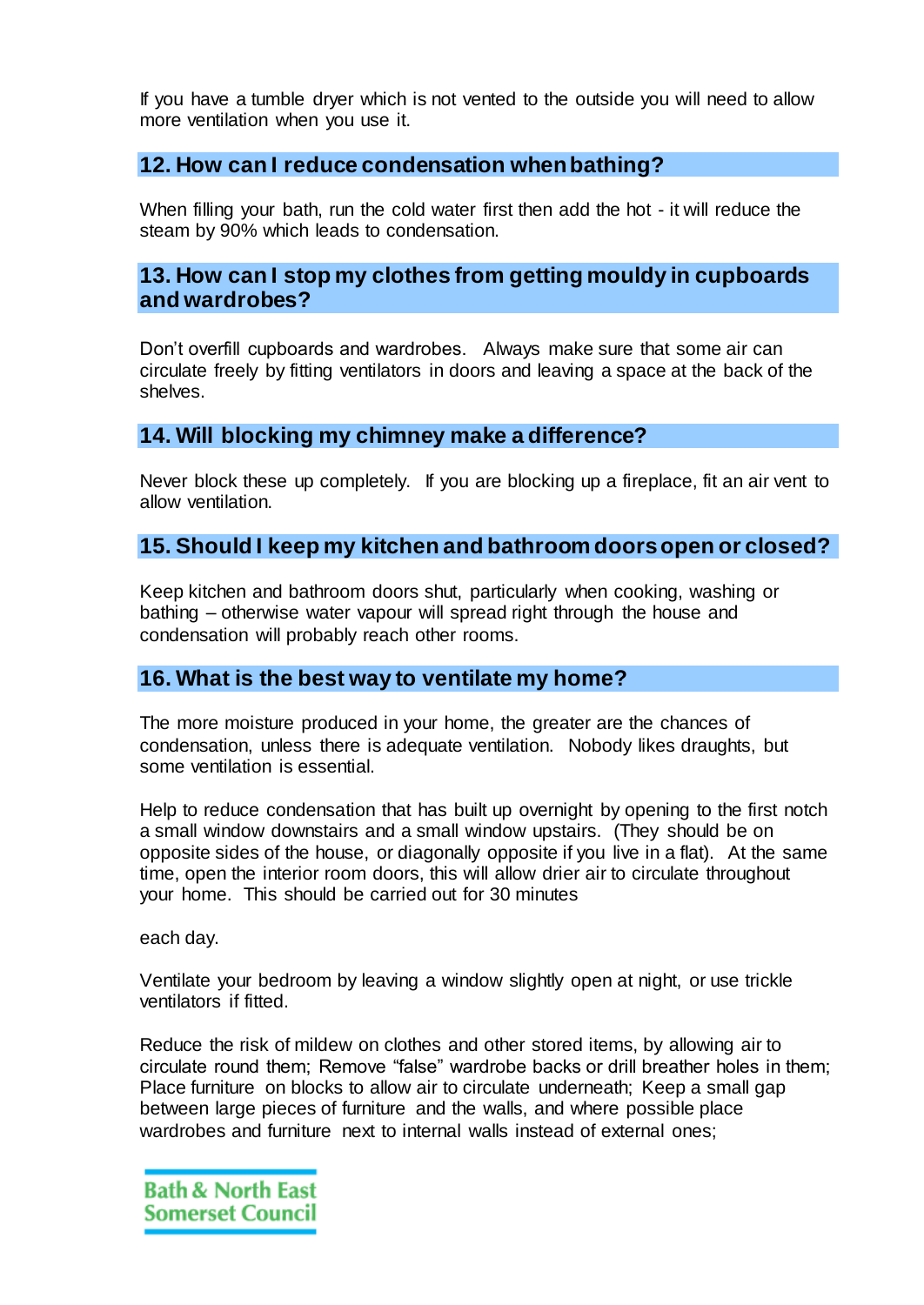Pull shelves away from the backs of wardrobes and cupboards; Never overfill wardrobes and cupboards as it restricts air circulation.

Important note:

Make sure that accessible windows will not cause a security problem - remember to close windows when you go out.

If you have an extractor fan use it when cooking or having a bath /shower to stop the windows getting steamed up and keep it running for a while after you have finished.

# **17. Can how I cook make a difference?**

Don't allow kettles and pans to boil away any longer than is necessary.

Always cook with pan lids on, and turn the heat down once the water has boiled. Only use the minimum amount of water for cooking vegetables.

## **18. What are the key points to remember to control condensation?**

- Try to reduce the amount of moisture you produce
- Improve ventilation in your home
- Try and maintain an adequate temperature throughout your home

# **19. What if I need further help?**

If you are having problems with damp or excessive condensation in your home then you can contact the Housing Standards and Improvement Team for further advice. Please contact the team by telephoning 01225 396444,

emailing [housing@bathnes.gov.uk](mailto:housing@bathnes.gov.uk) or writing to The Housing Standards Team, Bath and North East Somerset Council, PO Box 3343, Bath, BA1 2ZH.

If you rent your property and are still experience issues with damp and mould growth after following this advice for 8 weeks, then please complete and send the below questionnaire via email or post to the above address.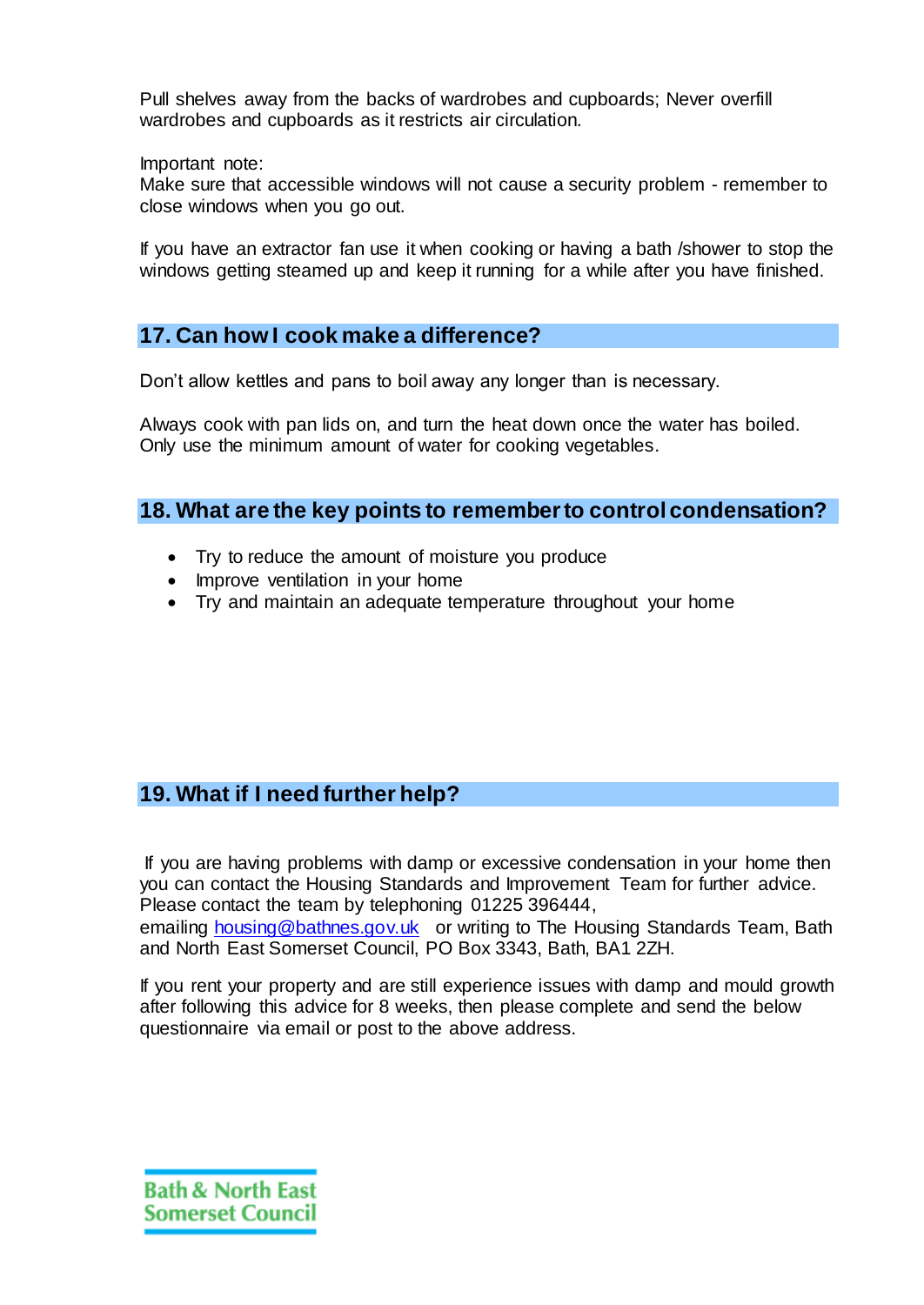#### **Bath and North East Somerset Council**

Housing Standards and Improvement Team PO Box 3343 Bath BA1 2ZH

Housing Services asks that you complete this questionnaire to help you determine if you have a damp or condensation issue in your home and help us assess if we can help. Please complete the questionnaire truthfully.

#### **Do you own or rent your property?**

 **Yes** I own it – please see the FAQ Sheet for advice or seek the advice of an independent specialist. **No**, I rent please complete the questionnaire

#### **If you rent, have you reported any defects to the landlord/agent?**

 **Yes No** – You must report any defects or issues with your property in the first instance and give a reasonable timescale for the landlord to complete the works. See FAQ Sheet for more details.

#### **If yes, are they investigating the defect?**

| <b>Yes</b> – please allow a reasonable | <b>No</b> - Please |
|----------------------------------------|--------------------|
| timescale for investigation and        | fill in details    |
| completion of works.                   | below.             |

#### **Where can the dampness be found?**

……………………………………………………………………………………….… ………...…………………………………………………………………………….… ……………………………………………………………………………………………

**What do you think has caused the dampness? (Are there plumbing leaks, issues of disrepair, roof problems, rising damp, drying your clothes inside etc.?)**

……………………………………………………………………………………….… …………………………………………………………………………………….…… ……………………………………………………………………………………………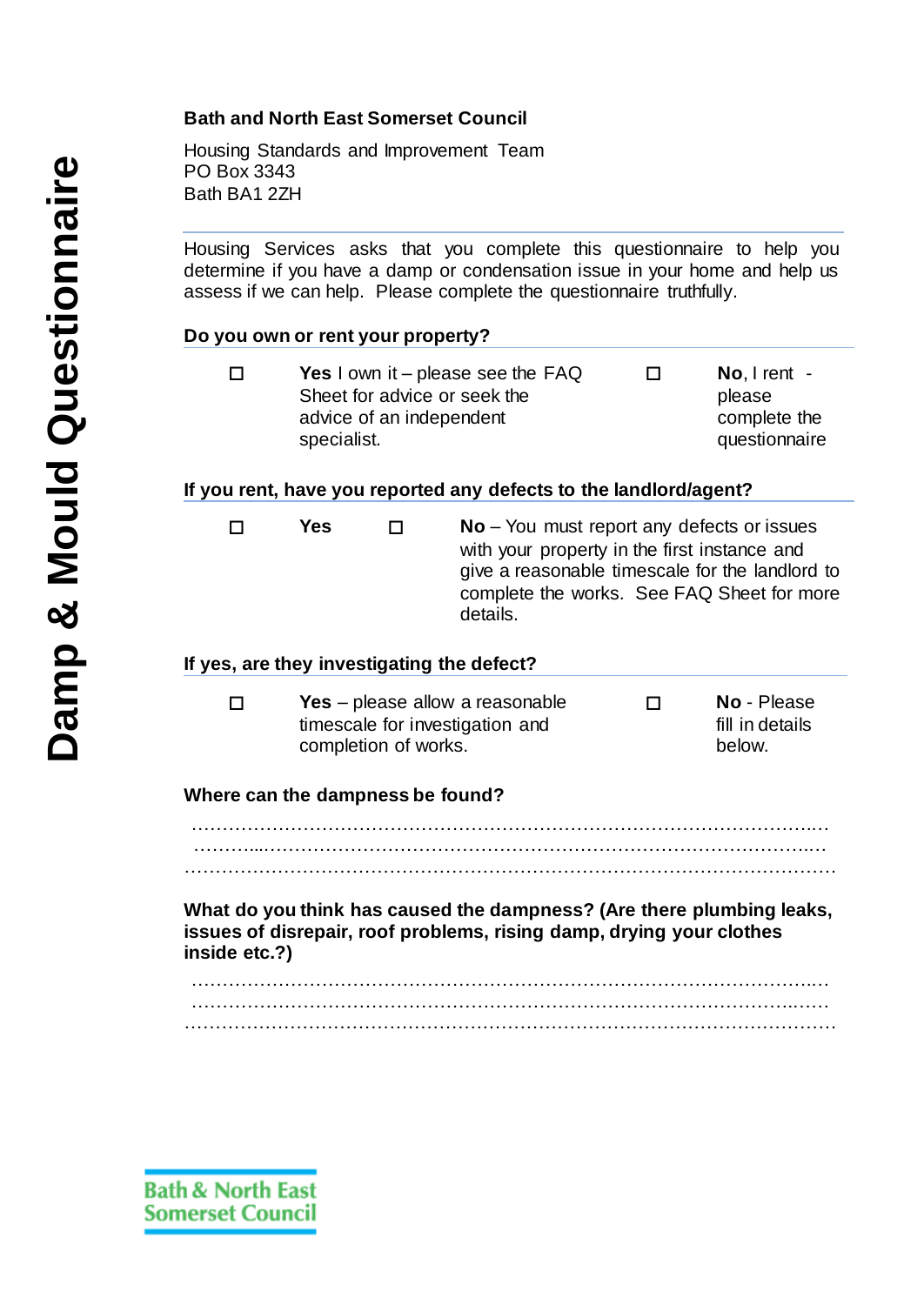|   | Does the property have mould growing inside?                               |                                                                                                |  |                              |                                                                                                                                                                              |                                                                                                            |
|---|----------------------------------------------------------------------------|------------------------------------------------------------------------------------------------|--|------------------------------|------------------------------------------------------------------------------------------------------------------------------------------------------------------------------|------------------------------------------------------------------------------------------------------------|
|   | <b>Yes</b><br>$\Box$                                                       |                                                                                                |  |                              | п                                                                                                                                                                            | <b>No</b>                                                                                                  |
|   | If yes, where is the mould growing and in which rooms?                     |                                                                                                |  |                              |                                                                                                                                                                              |                                                                                                            |
|   |                                                                            |                                                                                                |  |                              |                                                                                                                                                                              |                                                                                                            |
|   |                                                                            |                                                                                                |  |                              |                                                                                                                                                                              |                                                                                                            |
|   | Have you used a fungicide to cleanse the mould?                            |                                                                                                |  |                              |                                                                                                                                                                              |                                                                                                            |
| □ |                                                                            | Yes $-$ You may need to repeat the<br>application many times.                                  |  |                              | П                                                                                                                                                                            | $No$ – please read<br>the FAQ Sheet                                                                        |
|   | or on clothes horses etc.)                                                 |                                                                                                |  |                              |                                                                                                                                                                              | Do you dry clothes inside the property? (Such as on radiators, over handrails                              |
| п |                                                                            | <b>Yes</b> – This will increase the risk<br>of condensation damp. Please<br>read the FAQ Sheet |  |                              | п                                                                                                                                                                            | $No - I$ dry them<br>outside or in a tumble<br>drier.                                                      |
|   |                                                                            |                                                                                                |  |                              |                                                                                                                                                                              | Have you read the factsheet and followed the instructions for 8 weeks?                                     |
| E | Yes - please answer all<br>0.<br>questions and return the<br>questionnaire |                                                                                                |  |                              | $No$ – please read the factsheet<br>and follow instructions for 8<br>weeks. If the problems do not<br>improve please answer all<br>questions and return the<br>questionnaire |                                                                                                            |
|   | gas central heating or night storage heating                               |                                                                                                |  |                              |                                                                                                                                                                              | Does your property have a fixed heating system in each habitable room? E.g.                                |
| □ | <b>Yes</b>                                                                 | п                                                                                              |  | questionnaire straight away. |                                                                                                                                                                              | $No$ – please answer all questions and return the                                                          |
|   | If no, please explain what type of heating you do have                     |                                                                                                |  |                              |                                                                                                                                                                              |                                                                                                            |
|   |                                                                            |                                                                                                |  |                              |                                                                                                                                                                              |                                                                                                            |
|   | If yes, is the system working correctly?                                   |                                                                                                |  |                              |                                                                                                                                                                              |                                                                                                            |
| П | <b>Yes</b>                                                                 | П                                                                                              |  | questions answered           |                                                                                                                                                                              | $No$ – please contact your landlord to ask him to fix<br>the problem and return the questionnaire with all |
|   | <b>Bath &amp; North East</b>                                               |                                                                                                |  |                              |                                                                                                                                                                              |                                                                                                            |

**Somerset Council**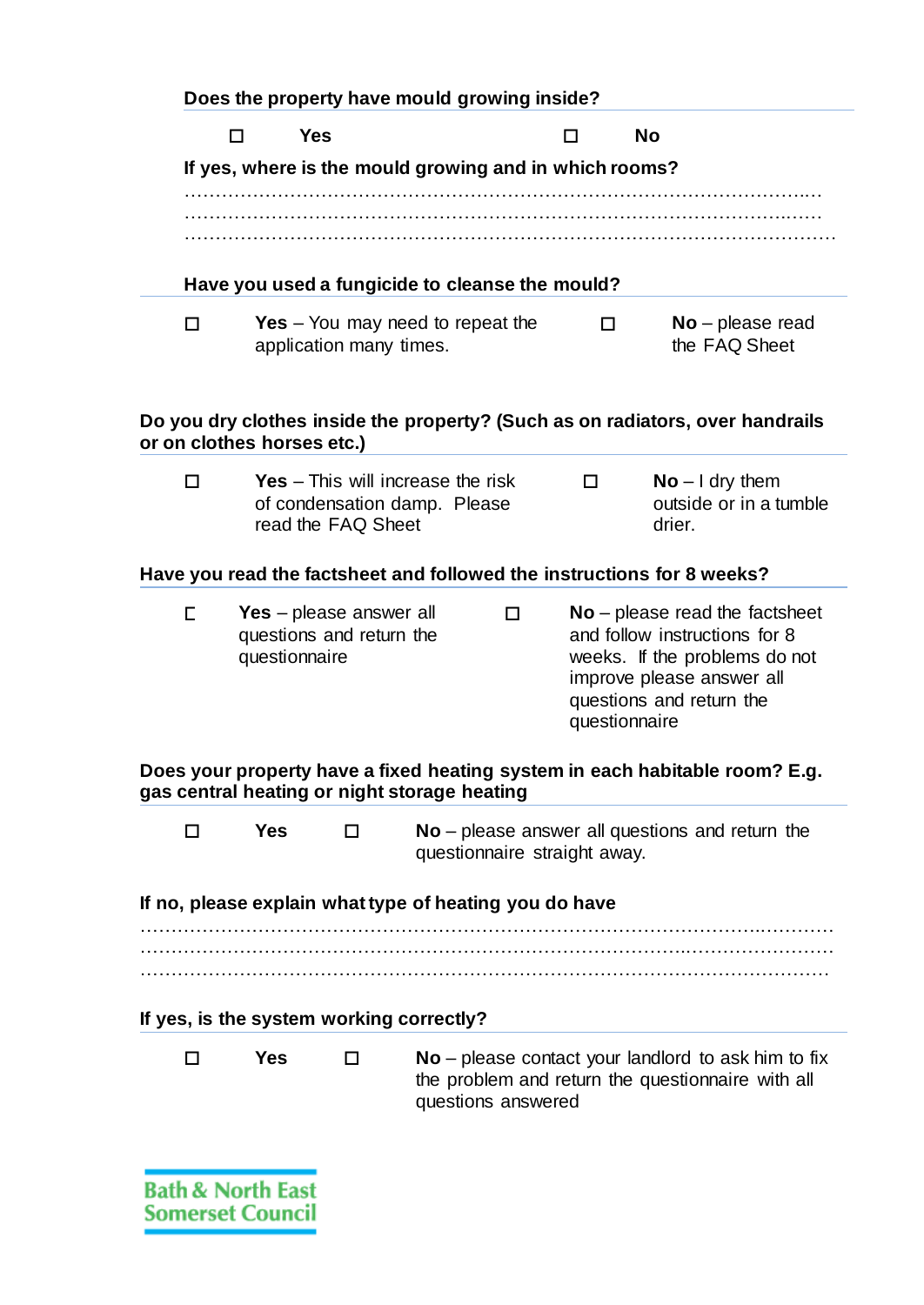| Yes<br>$\Box$ | $No - You need to be able to ventilate your$<br>property. Please address this issue to your<br>landlord / agent. If your landlord does not fix the<br>problem within a reasonable timescale please call<br>01225 396444 to report the problem and we can<br>investigate. |
|---------------|--------------------------------------------------------------------------------------------------------------------------------------------------------------------------------------------------------------------------------------------------------------------------|
|---------------|--------------------------------------------------------------------------------------------------------------------------------------------------------------------------------------------------------------------------------------------------------------------------|

#### **Do you have trickle vents in the windows or walls?**

**T Yes** – Please make sure they are unblocked and used **No**

#### **Is there adequate loft insulation?**

| $\Box$ | Yes | . . | No or Unknown $-$ Loft insulation will keep the<br>heat in and help you warm the property. If your<br>landlord does not fix the problem within a<br>reasonable timescale please call 01225 396444 to |
|--------|-----|-----|------------------------------------------------------------------------------------------------------------------------------------------------------------------------------------------------------|
|        |     |     | report the problem and we can investigate                                                                                                                                                            |

#### **Have you followed the advice in the fact sheet for 8 weeks or more?**

| п | $Yes - Please$ | No – Please follow the advice in the |
|---|----------------|--------------------------------------|
|   | return the     | fact sheet for 8 weeks or more. Do   |
|   | questionnaire  | not return the questionnaire until   |
|   |                | you have followed the advice for 8   |
|   |                | weeks or more and the situation      |
|   |                | has not improved                     |

#### **Are there any smoke detectors in your property?**

 **Yes No** – Please ask your landlord to fix smoke alarms. If your landlord does not do so within a reasonable timescale please call 01225 396444 to report the problem and we can investigate

Are there any other problems / disrepair in your property? If yes, please give details of the problems, when you reported the problem to your landlord / agent and what, if anything, has been done about the problem(s). Return the questionnaire to the address above with all questions answered.

……………………………………………………………………………………….…..…… ………………………………..……………………………………………….……………… ………………………………………………………………....……………………………… …………………………………………